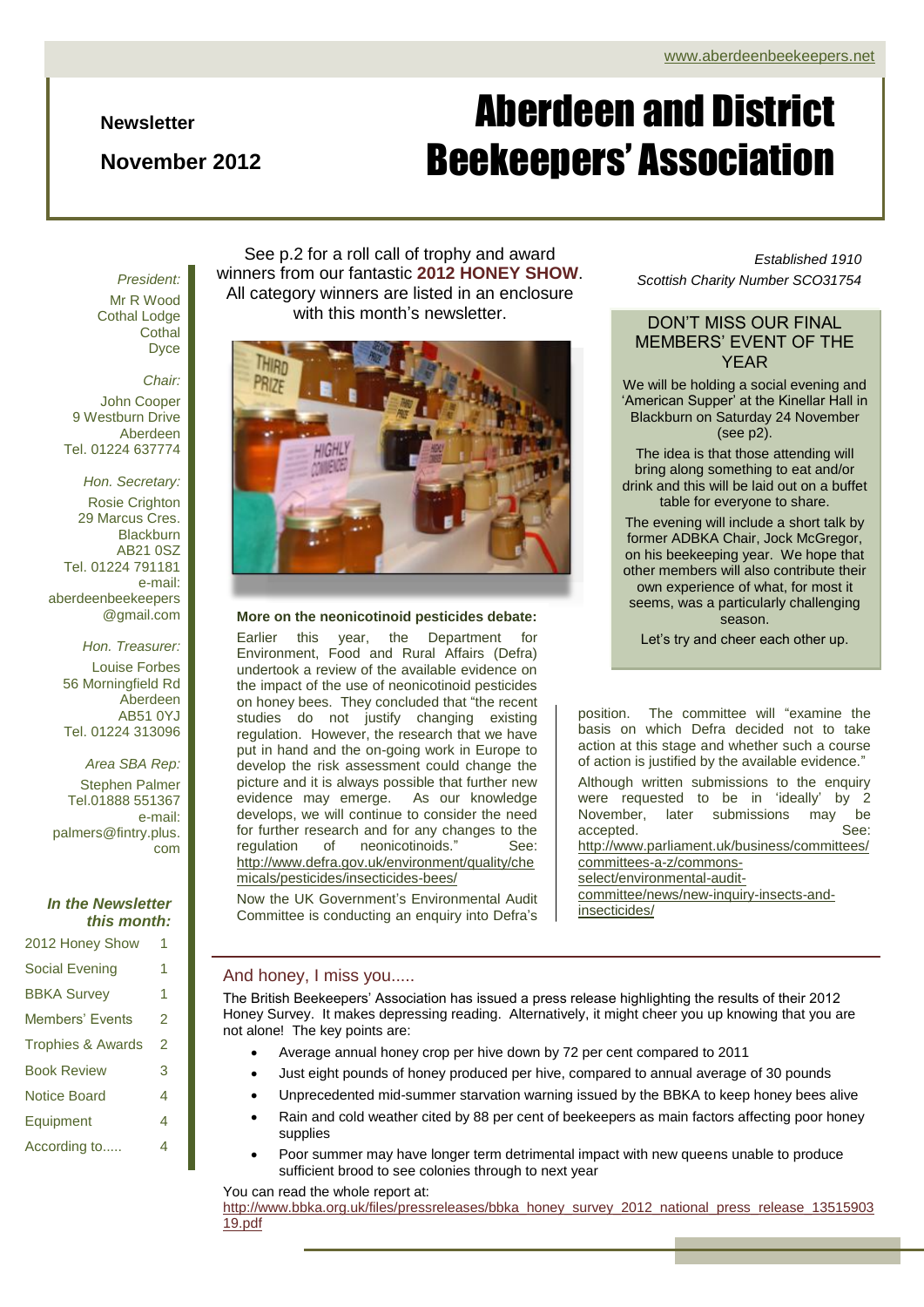## Page 2 of 4 ADBKA Newsletter

**Members' Events** Members' Events

#### **SOCIAL EVENING &**

**'AMERICAN SUPPER'\***

Saturday 24 November at 7.00pm Including talk:

#### **MY BEEKEEPING YEAR**

The Kinellar Community Hall Fintray Road Blackburn AB21 0SS

*\*members are invited to bring along something to eat and/or drink as a contribution to a shared buffet - please note that alcoholic drinks are not permitted in the venue*

Researchers in the US are working to identify the genes associated with "Varroa sensitive hygiene behaviour" in honey bees. They hope in the future that selective breeding can increase this trait. The full story, as well as a link to the latest research paper, can be found a[t http://www.futurity.org/top](http://www.futurity.org/top-stories/bees-fight-back-killer-mites-and-win/)[stories/bees-fight-back-killer-mites-and-win/](http://www.futurity.org/top-stories/bees-fight-back-killer-mites-and-win/)

> Justin Walter has pointed us to a source of several recent research articles on Bees. They can be found at <http://phys.org/search/?search=bees>

Last month's newsletter covered the story of the multicoloured French Honey. Not to be outdone, some bees in North Yorkshire have found a source of **After Eight fondant**! Don't you think a whole new world of opportunities is opening up here?

Read all about it at

[http://www.telegraph.co.uk/foodanddrink/foodanddrinkn](http://www.telegraph.co.uk/foodanddrink/foodanddrinknews/9666608/Bees-make-After-Eight-honey-after-eating-mint-fondant.html) [ews/9666608/Bees-make-After-Eight-honey-after](http://www.telegraph.co.uk/foodanddrink/foodanddrinknews/9666608/Bees-make-After-Eight-honey-after-eating-mint-fondant.html)[eating-mint-fondant.html](http://www.telegraph.co.uk/foodanddrink/foodanddrinknews/9666608/Bees-make-After-Eight-honey-after-eating-mint-fondant.html)

### **2012 HONEY SHOW TROPHIES AND AWARDS**

| Trophy/Award                                                                | <b>Awarded for</b>                                      | Winner                       |
|-----------------------------------------------------------------------------|---------------------------------------------------------|------------------------------|
| The Bill MacKenzie Quaich                                                   | Best exhibit of Ling Heather Honey                      | Jock McGregor, Blackburn     |
| The Thorne Trophy                                                           | Most points in the show                                 | Jock McGregor, Blackburn     |
| The ASCD Trophy                                                             | Best exhibit in the show                                | Sandy Gordon, Danestone      |
| The Cut-Comb Trophy                                                         | Best exhibit of cut comb                                | Jock McGregor, Blackburn     |
| The President's Trophy                                                      | Flavour only                                            | Jock McGregor, Blackburn     |
| The Anne c. Beddie Trophy                                                   | Best exhibit in the wax section                         | Jock McGregor, Blackburn     |
| The Henry Simpson Trophy                                                    | Best exhibit in the medium/dark honey Member's<br>class | Sandy Gordon, Danestone      |
| <b>MTM Construction Shield</b>                                              | Best exhibit in the light honey Member's class          | Sandy Gordon, Danestone      |
| The Captain Manson Trophy                                                   | Most points in the Industrial Class                     | Margaret McGregor, Blackburn |
| S.C. Rae Memorial Trophy                                                    | <b>Best Frame</b>                                       | Jock McGregor, Blackburn     |
| Jim Tocher Trophy                                                           | Most points in the Novice class                         | Rosie Crighton, Blackburn    |
| <b>ADBKA Junior Shield</b>                                                  | Best exhibit in Junior Class                            | Steven Macaulay, Sauchen.    |
| Gift Table, (Honey to be gifted to Ythan<br>Vale Residential Home in Ellon) | Best exhibit in the gift class                          | Sandy Gordon, Danestone      |
| John D. Walker Trophy                                                       | Best exhibit in the creamed /soft set honey class       | Terry Daniels, Ellon         |



A group of ADBKA members has been meeting regularly, under the tutelage of Hugh Donohoe, to prepare for this month's Scottish Beekeepers' Association examinations. Here they are, looking apprehensive, the night before the big day!



To join the SBA, visit: [www.scottishbeekeepers.org.uk](http://www.scottishbeekeepers.org.uk/)

Lots of coverage in the media concerning research into the **bite of the honey bee**. Greek scientists have found that a chemical released by bees' mandibles has a local anaesthetic action, sufficient to paralyse victims. Read how the story was reported by the BBC at <http://www.bbc.co.uk/news/technology-20080389> For the scientifically minded, the research paper can be found at

[http://www.plosone.org/article/info%3Adoi%2F10.](http://www.plosone.org/article/info%3Adoi%2F10.1371%2Fjournal.pone.0047432) [1371%2Fjournal.pone.0047432](http://www.plosone.org/article/info%3Adoi%2F10.1371%2Fjournal.pone.0047432)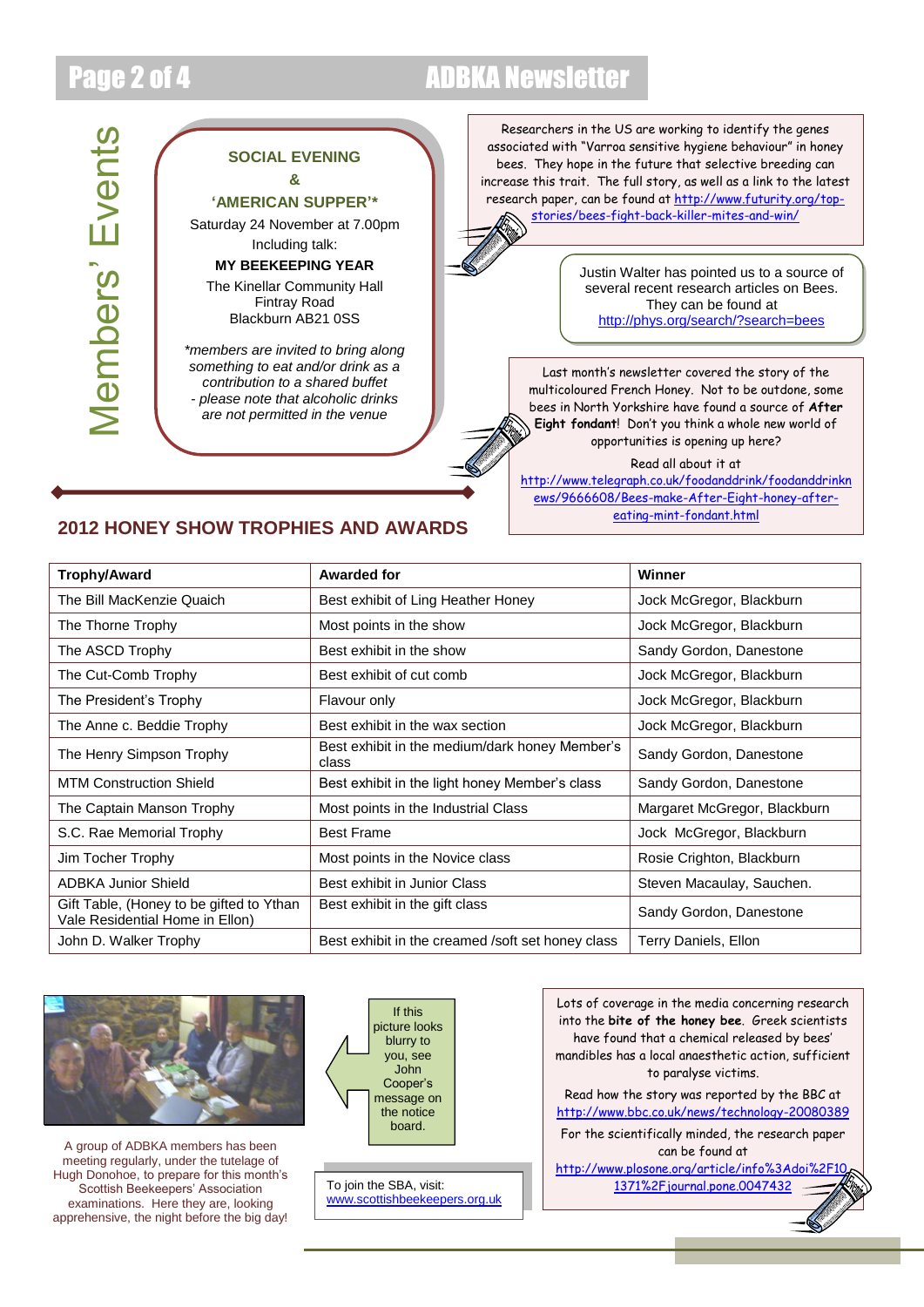## Page 3 of 4 ADBKA Newsletter

In 1945 Dr F Norman Howes, a member of the scientific staff at Kew Gardens, published the book *Plants and Beekeeping.* The book has proved to be enduringly popular with many beekeepers and a second edition was published in 1979 - six years after Norman Howes' death in 1973. The book has now been modernised and expanded and has been republished by The International Bee Research Association (IBRA) as: *Plants for Bees – A guide to the plants that benefit the bees of the British Isles*; W D J Kirk & F N Howes; pub. The International Bee Research Association 2012; ISBN 10:0-86098-271-8; 280pp; £25. The book was published with the support of funds from the Eva Crane Trust; IBRA are to be congratulated on this very considerable achievement. It is particularly pleasing to see a book that places honeybees within the wider context of all the various species of bee (at least 270 species - both solitary and social) that can be found in the British Isles.

One of the significant features of this book is the four excellent opening chapters. The husband and wife team of Dr David Aston (currently Chairman of BBKA) and Dr Sally Bucknall continue to make their contribution to botanical writing with a clear and concise description of the interaction between plants and honeybees. Dr Jane Stout, Senior Lecturer in Botany at Trinity College Dublin, contributes an important chapter on plants for bumble bees where she describes the diversity of bumblebee species and how plants affect their foraging behaviour. Christopher O'Toole's chapter on plants for solitary bees is a gem. It makes the vital point that by planting a wide variety of plants and by making nest sites available for solitary bees, great strides can be made in arresting the decline in the UK of solitary bees and hence enhancing the resource of pollinators available in the UK. Undoubtedly the star of these four opening chapters is the one written by Norman Carreck, who as well as carrying out research at the University of Sussex, is also the Science Director of the International Bee Research Association and Senior Editor of the *Journal of Apicultural Research*. This well thought-out chapter introduces the book with a powerful plea that it is vital to understand the value of bees, their decline and the value of plants to all species of bee.

The bulk of this book is the re-worked and expanded listing of plants that first appeared in Howes' original book, by Dr William Kirk, Senior Lecturer in Ecology and Entomology of Keele University. The list describes the plants that can be grown in the UK which can help bees to thrive. The listing provides detailed information about the value of plants to honeybees, short and long tongued bumblebees and also to solitary bees. These 250 pages are a master class in

### Book Review



A Guide to the Plants that Benefit the Bees of the British Isles

WDJ KIRK + FN HOWES

clarity, usefulness and factual information. The quality of the illustrations and photographs are outstanding. Each plant listed follows the same format; the botanical name, followed by the flowering period, how the plant is cultivated, and which of the various categories of bees benefit from an association with the particular plant. Significant plants *i.e* Lime (*Tilia* species) are given a much more lengthy and detailed description. Those readers who have access to a microscope will find the inclusion (within the text) of photographs of the many forms of pollen grains that can be found, a particular delight. This chapter is a masterpiece in every way.

The book concludes with an alphabetical reference guide listing all the plants described in the book and their value to the different categories of bee. The best plants are indicated and the top ten plants are given special emphasis by bold print. If the book has a weakness, it is that I wish there was also a listing of the plants based on the months of the year. This would greatly help the reader to look out for a particular plant during the year and also it would assist gardeners in planning a planting scheme. The absence of this 'month by month' listing means that this book is more a reference book rather than a gardeners or beekeepers handbook. This minor blemish does not detract from the fact that this is an outstanding book in every respect.

This book is set to become, like its illustrious predecessor, a classic amongst beekeeping related literature; it is a delight to read and a pleasure to add to my bookshelf.

Dr Stephen Palmer FRGS FLS